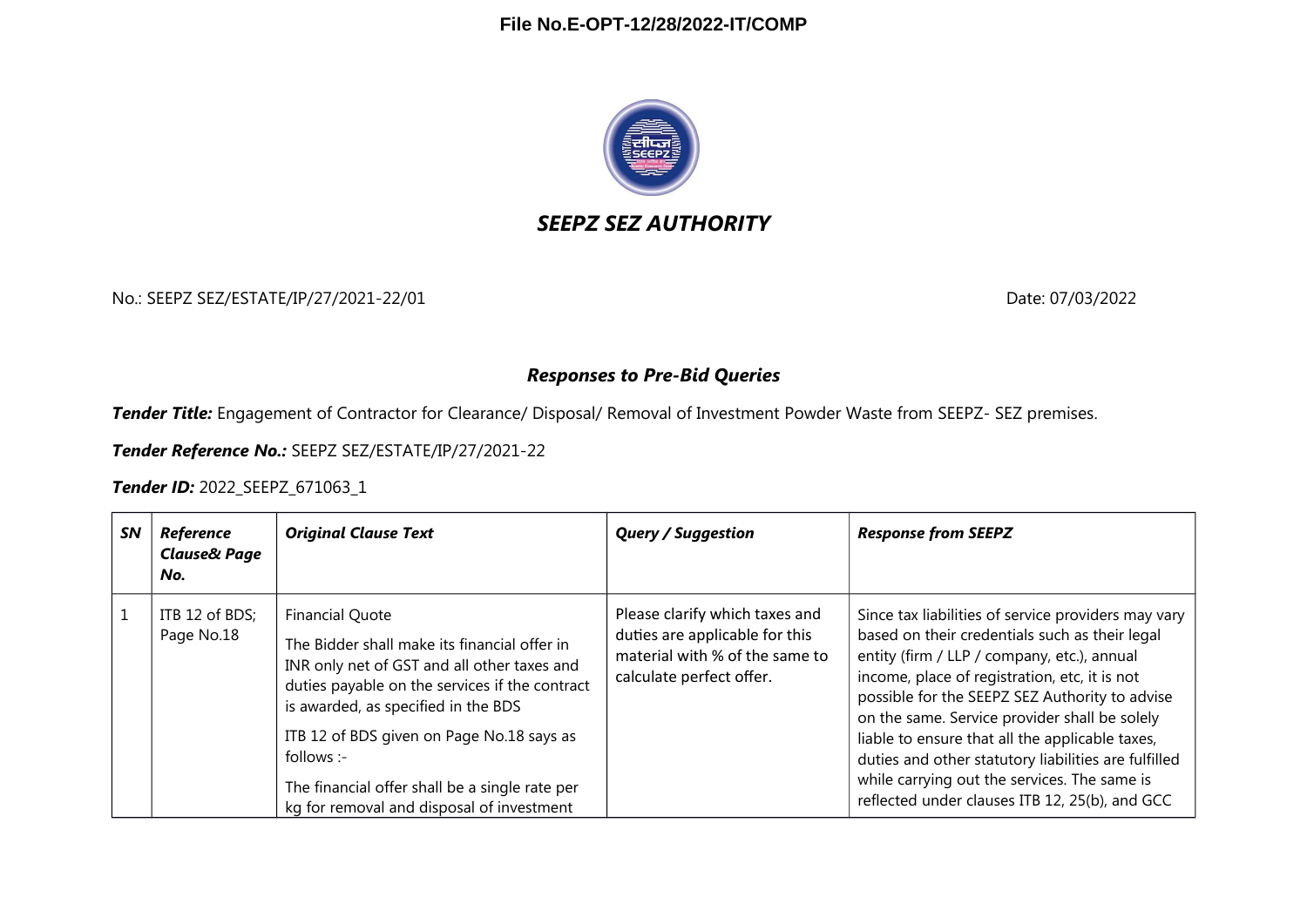|                |                                  | powder waste adhering to the specified<br>contractual conditions and other legal<br>obligations payable to the client.<br>No deductions from the offered rate shall be<br>permissible later on account of any taxes or<br>other charges.<br>The same rate shall apply to one-time<br>removal as well as subsequent monthly<br>removal of the investment powder waste.<br>The financial offer quoted by the bidder shall<br>be fixed during the bidder's performance of<br>the contract and shall not be subject to<br>variation on any account. |                                                                                                                                     | 1.7.<br>Please note that the rate shall be considered<br>inclusive of custom dutyi.e. the service provider<br>shall not have to pay any additional amount to<br>the SEEPZ SEZ Authority towards custom duty.                                                                                                                                                                                                                                       |
|----------------|----------------------------------|-------------------------------------------------------------------------------------------------------------------------------------------------------------------------------------------------------------------------------------------------------------------------------------------------------------------------------------------------------------------------------------------------------------------------------------------------------------------------------------------------------------------------------------------------|-------------------------------------------------------------------------------------------------------------------------------------|----------------------------------------------------------------------------------------------------------------------------------------------------------------------------------------------------------------------------------------------------------------------------------------------------------------------------------------------------------------------------------------------------------------------------------------------------|
| $\overline{2}$ | ITB Clause 16;<br>Page No. 11    | Sealing, Marking and Submission of Bids<br>a) Bidders shall submit their bids online and<br>also by post or by hand or drop in the box<br>earmarked by the SEEPZ SEZ authority in its<br>office. The technical and financial bids must<br>be sealed in separate envelopes and then<br>enclosed together in a larger envelope. Each<br>envelope shall bear the following details:                                                                                                                                                                | Is submission of this tender is<br>online only or not? Are you will<br>accept this tender offline also.<br>Please confirm the same. | Bidders are required to submit their bids<br>through the e-procurement portal only.<br>Please refer to the corrigendum reflecting this<br>amendment.                                                                                                                                                                                                                                                                                               |
| 3              | ITB Clause 25-<br>b; Page No. 15 | <b>Evaluation of Bids</b><br>The evaluation of financial bid will include<br>and take into account all taxes and duties /<br>GST payable on the services if the contract is<br>awarded to the Bidder. The bidder to include<br>all applicable taxes to the concerned<br>government authority. SEEPZ SEZ Authority<br>will not be liable to pay any amount in<br>addition to the quoted amount towards                                                                                                                                           | Please clarify this clause                                                                                                          | Service provider shall be solely liable to ensure<br>that all the applicable taxes, duties and other<br>statutory liabilities are fulfilled while carrying<br>out the services. The same is reflected under<br>clauses ITB 12, 25(b), and GCC 1.7.<br>However, the rate shall be considered inclusive<br>of custom dutyi.e. the service provider shall not<br>have to pay any additional amount to the SEEPZ<br>SEZ Authority towards custom duty. |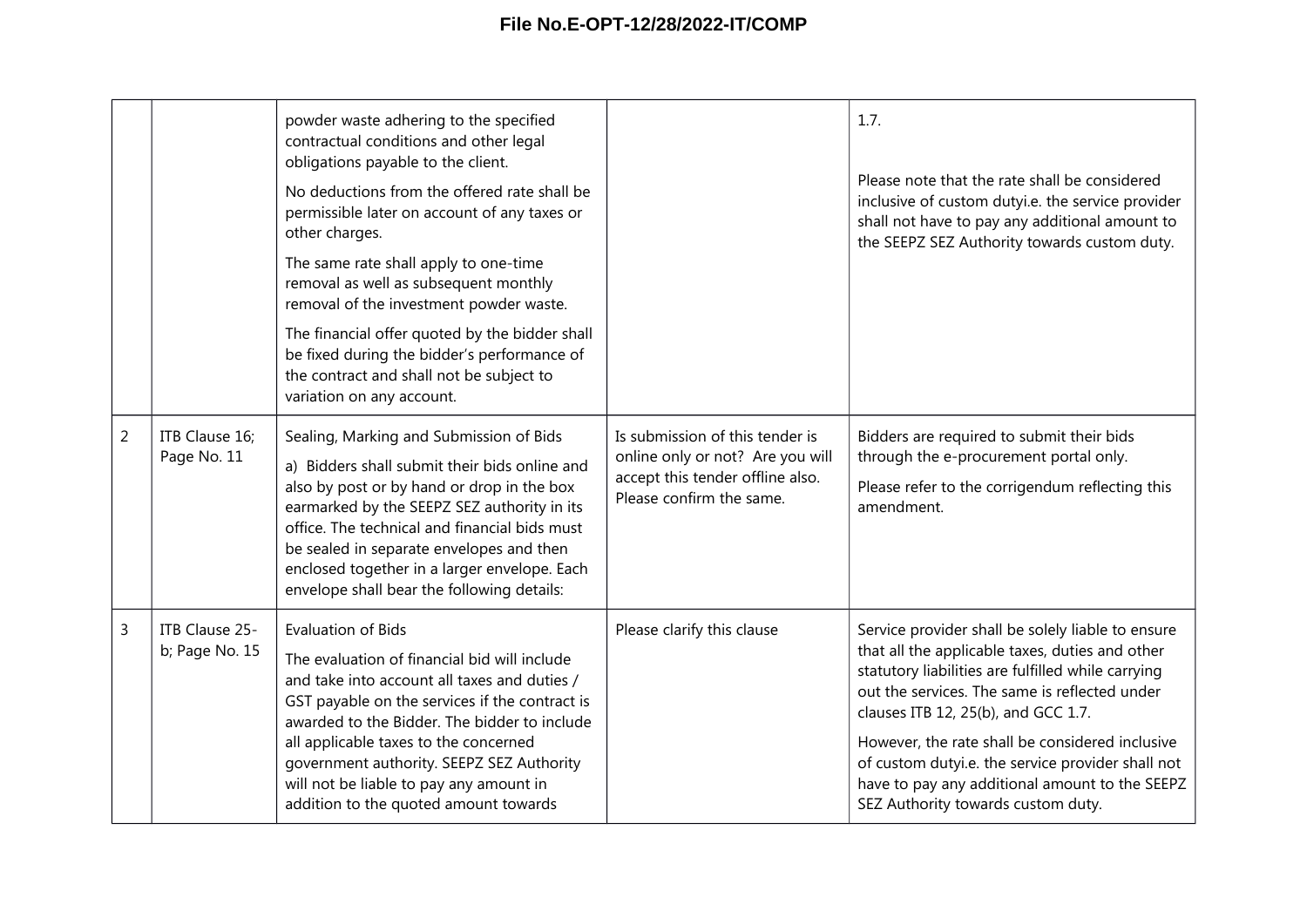|   |                                            | taxes.                                                                                                                                                                                                                                                                                                                                                                                                                                                                                                                                                                                                                                                                                                                                                                                                                                                                                                                                                                                                                 |                                                                                                                                                                                                                                                                                                                                                                                                                                        | Please refer to the corrigendum reflecting this<br>amendment.                                                                                                                                                                                                                                                                                                              |
|---|--------------------------------------------|------------------------------------------------------------------------------------------------------------------------------------------------------------------------------------------------------------------------------------------------------------------------------------------------------------------------------------------------------------------------------------------------------------------------------------------------------------------------------------------------------------------------------------------------------------------------------------------------------------------------------------------------------------------------------------------------------------------------------------------------------------------------------------------------------------------------------------------------------------------------------------------------------------------------------------------------------------------------------------------------------------------------|----------------------------------------------------------------------------------------------------------------------------------------------------------------------------------------------------------------------------------------------------------------------------------------------------------------------------------------------------------------------------------------------------------------------------------------|----------------------------------------------------------------------------------------------------------------------------------------------------------------------------------------------------------------------------------------------------------------------------------------------------------------------------------------------------------------------------|
| 4 | ITB Clause 29;<br>Page No. 16              | <b>Performance Security</b><br>a) Within twenty-eight (28) days of the<br>receipt of Letter of Acceptance from the<br>Procuring Entity, the successful Bidder shall<br>furnish the Performance Security in the form<br>of an advance deposit in the name of SEEPZ<br>SEZ Authority of the amount specified in the<br>BDS.<br>b) Failure of the successful Bidder to submit<br>the above-mentioned Performance Security<br>or sign the Contract shall constitute sufficient<br>grounds for the annulment of the award and<br>forfeiture of the Bid Security/debarment as<br>per bid security declaration. In that event the<br>Procuring Entity may award the Contract to<br>the next highest evaluated Bidder, whose bid<br>is substantially responsive and is determined<br>by the Procuring Entity to be qualified to<br>perform the Contract satisfactorily.<br>c) The validity of the performance security<br>shall be for a period of 45 days beyond the<br>date of completion of all contractual<br>obligations. | Performance deposit can be<br>submit in the form of Bank<br>Guarantee or FDR in favour of<br>Pay & Accounts Officers, SEEPZ-<br>SEZ Authority.<br>All the Participants will submit<br>their Bid Security Declaration on<br>their Letter Head.<br>If any contractor may H1 of this<br>tender and such contractor<br>refuse acceptance of contract<br>after allotment of tender which<br>strict action SEEPZ will taken<br>against them? | As is clearly mentioned in the bid security<br>declaration format (which is to be signed and<br>submitted by all bidders along with their bids),<br>in case of failure to submit the performance<br>security or to sign the contract within<br>stipulated timeline, the bidder shall be liable to<br>be banned from all tenders of SEEPZ SEZ for a<br>period of 24 months. |
| 5 | <b>ITB Clause</b><br>11(a); Page No.<br>18 | In addition to the documents prescribed in<br>ITB, bidders shall also submit a draft work<br>plan for one-time removal and disposal of<br>the investment powder waste (approx. 1700<br>MT). This plan should include key tasks,<br>corresponding timelines, details regarding                                                                                                                                                                                                                                                                                                                                                                                                                                                                                                                                                                                                                                                                                                                                          | This plan can be submitted by<br>Successful bidder before starting<br>of work or it's require to submit<br>by each bidder with their bid.<br>Please confirm.                                                                                                                                                                                                                                                                           | The work plan shall be submitted by the<br>successful bidder after issuance of the Letter of<br>Acceptance.<br>Please refer to the corrigendum reflecting this<br>amendment.                                                                                                                                                                                               |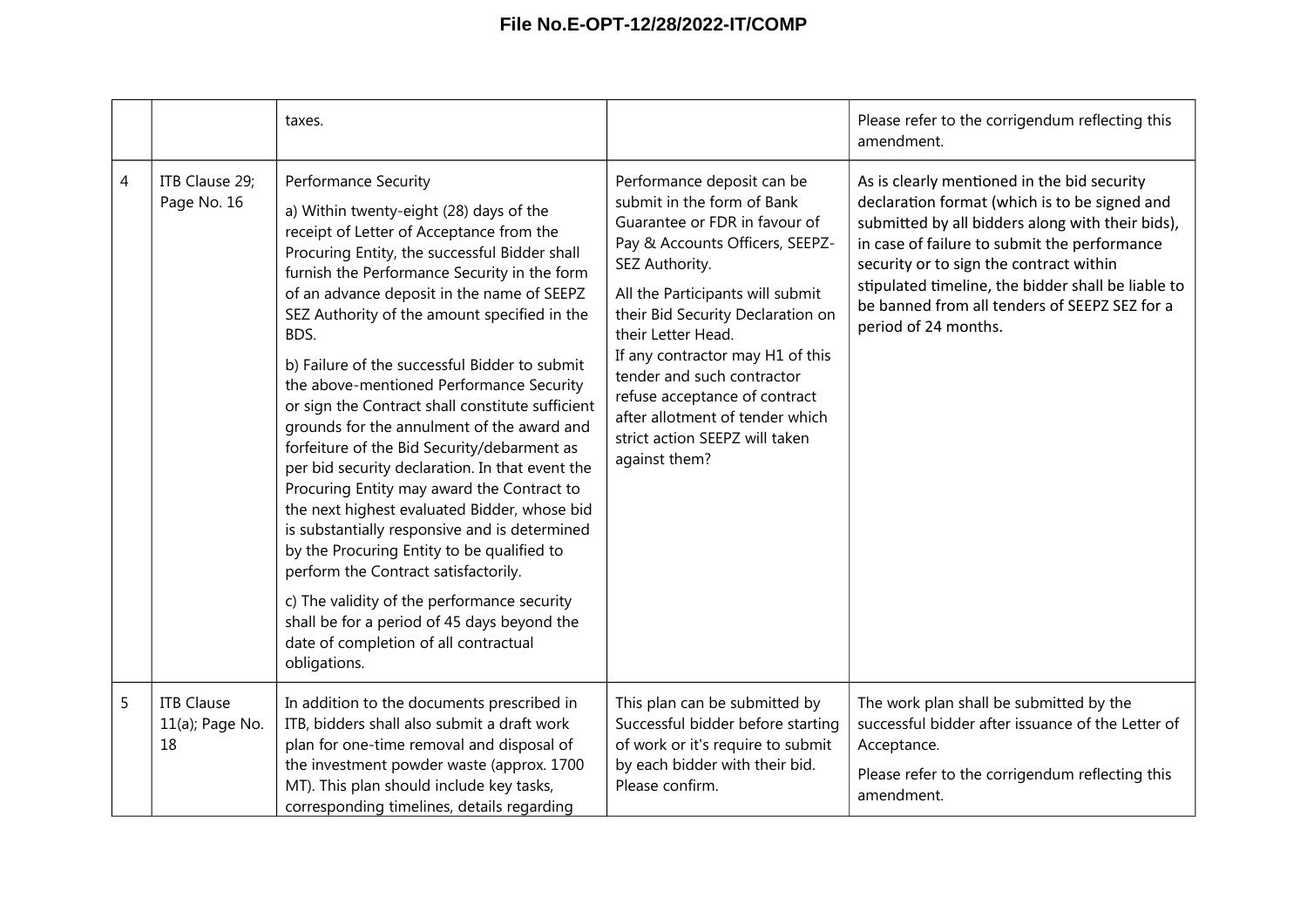|   |                                                            | environmental safeguards and names of<br>designated persons in-charge.                                                                                                                                                                                                                                                                                                                                                                                                                                                                                                        |                                                                                                                                                                                                                                                                   |                                                                                                                                                                                                                                                                                                                                                                                        |
|---|------------------------------------------------------------|-------------------------------------------------------------------------------------------------------------------------------------------------------------------------------------------------------------------------------------------------------------------------------------------------------------------------------------------------------------------------------------------------------------------------------------------------------------------------------------------------------------------------------------------------------------------------------|-------------------------------------------------------------------------------------------------------------------------------------------------------------------------------------------------------------------------------------------------------------------|----------------------------------------------------------------------------------------------------------------------------------------------------------------------------------------------------------------------------------------------------------------------------------------------------------------------------------------------------------------------------------------|
| 6 | Qualification<br>Requirements<br>Sl. No. 2; Page<br>No. 25 | <b>Qualification Requirements</b><br>Bidder should have liquid assets and/or credit<br>facilities, net of other contractual<br>commitments and exclusive of any advance<br>payments which may be made under the<br>Contract, amounting to at least Rs. 5 Lakh.<br>This means that bidder must have dedicated<br>cash/credit availability of Rs. 5 lakh to be able<br>to make payments under this contract. Any<br>advances paid by other clients and amounts<br>committed towards other contracts need to<br>be subtracted while calculating net<br>cash/credit availability. | CA certificate specifying the<br>availability of liquid assets /<br>access to credit.<br>Net worth Certificate can be<br>acceptable to pass this<br>qualification. Please confirm the<br>same.                                                                    | Net worth certificate clearly stating that the<br>total liquid assets are greater than Rs.5 Lakh<br>shall be acceptable.                                                                                                                                                                                                                                                               |
| 7 | Qualification<br>Requirements<br>Sl. No. 8; Page<br>No. 25 | <b>Qualification Requirements</b><br>Bidder must have at least 10 persons on roll<br>and must be registered with ESIC and EPFO.<br>Self-certification regarding availability of<br>manpower along with ESIC and EPFO<br>registration details.                                                                                                                                                                                                                                                                                                                                 | As require to run this contract,<br>require employees more than<br>10, so this clause must be<br>compulsory. To verify statutory<br>clearance must ask to submit PF<br>& ESIC Paid challans.                                                                      | The clause is self-explanatory. Self-certification<br>by the bidder along with proof of registration<br>with ESIC and EPFO shall be required.<br>No change to the clause.                                                                                                                                                                                                              |
| 8 | Qualification<br>Requirements<br>Sl. No. 9; Page<br>No. 25 | Bidder must indemnify the employer (SEEPZ<br>SEZ Authority) against any legal implications<br>arising due to the service provider's non-<br>compliance to statutory provisions pertaining<br>to the services outlined in the scope of work.<br>Affidavit of Indemnity (Indemnity Bond) on a<br>Rs.100 stamp paper comprising the following<br>text:                                                                                                                                                                                                                           | This tender is not having clause<br>related to submission of MPCB<br>Consent. As per rules of MPCB<br>such material must be dispose<br>by only those who are having<br>valid MPCB consent and dispose<br>it as per MPCB norms.<br>So it is compulsory to SEEPZ to | As has been elaborately explained during the<br>pre-bid meeting, successful bidder is required<br>to follow all statutory norms and fulfil all legal<br>requirements for clearance of the investment<br>powder containing traces of precious metals<br>from the SEEPZ SEZ premises.<br>However, based on the previous two rounds of<br>failed tendering and limited internal technical |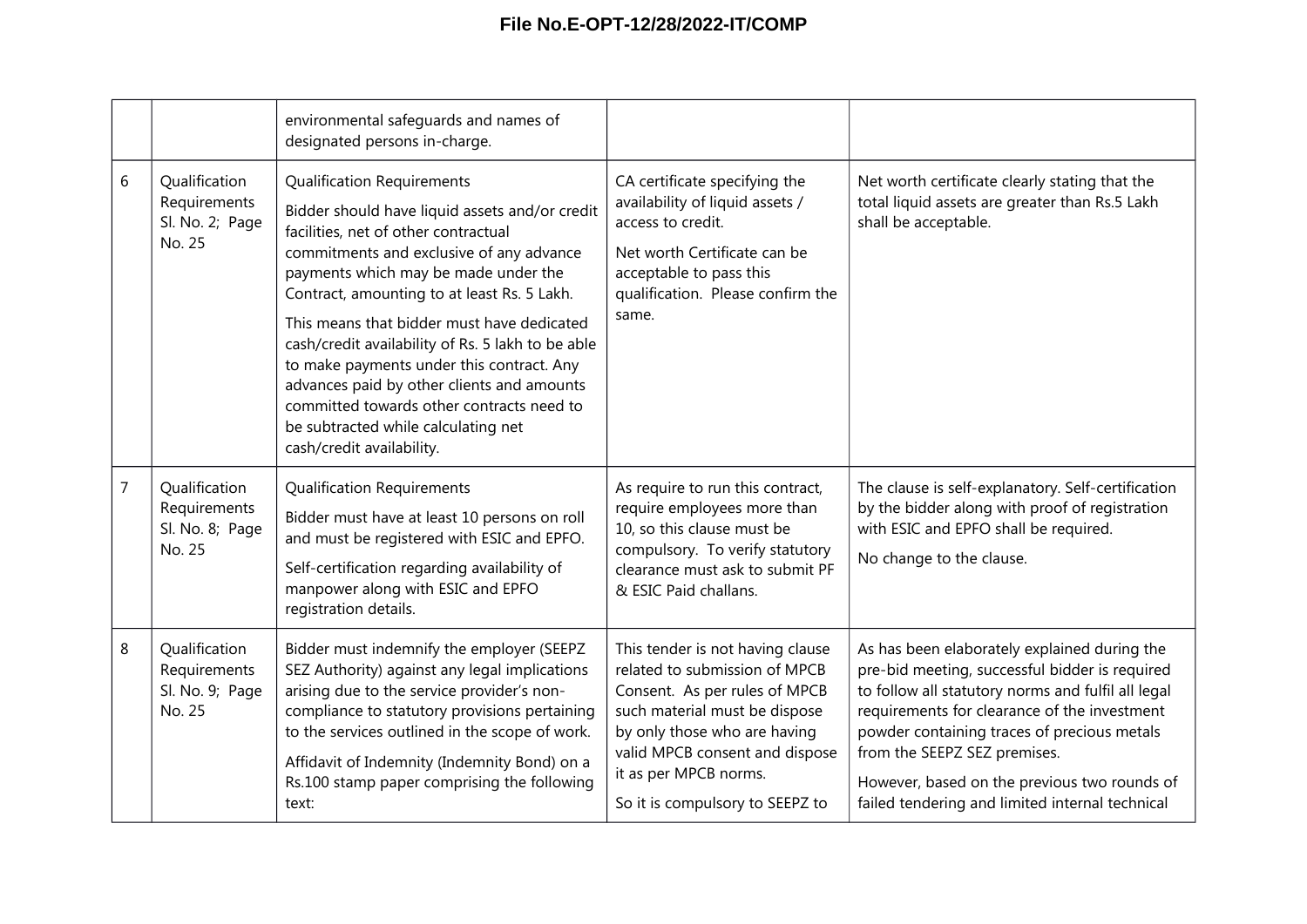|   |                               | "We hereby agree to undertake that we shall,<br>at all times, indemnify and keep indemnified<br>the Employer i.e. SEEPZ SEZ Authority against<br>all claims/damages for any violation of any<br>statutory / licensing requirements / pollution<br>control norms while providing our services<br>under the Contract. We shall indemnify the<br>Client in full for any failure in performance on<br>account of default or non-fulfilment of our<br>obligations. We understand that, in such case,<br>all the costs and expenses incurred by the<br>employer are recoverable from us." | ask to submit each participants<br>MPCB Consents in their<br>Technical Bid only.<br>Herewith enclosed Notification<br>of dated 04.04.2016 issued by<br>the Govt. of India, Ministry of<br>Environment, Forest and Climate<br>Please<br>Change.<br>refer Page No.6, Clause No.6 as<br>Grant of Authorisation for<br>managing hazardous and other<br>wastes to confirm for<br>requirement of MPCB consent.                                                                                                                                                                                                       | capacity to ascertain the nature of hazardous<br>materials present in the investment powder and<br>specific legal requirements pertaining to its<br>removal, it has been decided to take an<br>indemnity affidavit from the bidders.<br>It may be noted that submission of indemnity<br>affidavit does not relieve the bidder from its<br>legal obligations towards pollution control<br>norms and other statutory requirements. On the<br>contrary, bidders are required to ensure that<br>they are in total compliance with the legal<br>norms as they need to indemnify the client i.e.<br>SEEPZ SEZ Authority from any damages arising<br>out of their non-compliance to legal norms. |
|---|-------------------------------|-------------------------------------------------------------------------------------------------------------------------------------------------------------------------------------------------------------------------------------------------------------------------------------------------------------------------------------------------------------------------------------------------------------------------------------------------------------------------------------------------------------------------------------------------------------------------------------|----------------------------------------------------------------------------------------------------------------------------------------------------------------------------------------------------------------------------------------------------------------------------------------------------------------------------------------------------------------------------------------------------------------------------------------------------------------------------------------------------------------------------------------------------------------------------------------------------------------|-------------------------------------------------------------------------------------------------------------------------------------------------------------------------------------------------------------------------------------------------------------------------------------------------------------------------------------------------------------------------------------------------------------------------------------------------------------------------------------------------------------------------------------------------------------------------------------------------------------------------------------------------------------------------------------------|
| 9 | Scope of Work;<br>Page No. 27 | Objective of the Assignment and Scope of<br>work<br>The successful Bidder shall ensure the<br>following to undertake removal of Investment<br>Powder:<br>A. Proper registered vehicle for removal of<br>investment powder from SEEPZ SEZ.<br>B. Compliance to all environmental norms<br>while removal of investment powder from<br>SEEPZ SEZ and subsequently responsibility of<br>processing the investment powder as per<br>environmental safety norms.                                                                                                                          | Investment Powder is comes in<br>Hazardous Waste. As per MPCB<br>Rules, it's essential to deliver it<br>from proper registered vehicle<br>for removal.<br>Will you accept only registered<br>Transporters with MPCB for<br>Hazardous Waste or allow to any<br>other transport also?<br>Because there are limited<br>transporters are having such<br>registration and they are<br>charging higher amounts. It<br>will increase expenditure to<br>transport waste too much<br>highest side. In this case, it is<br>not possible to give rates in<br>Minus. Is it acceptable or not?<br>Before quoting offer, its | SEEPZ SEZ is not in a position to comment on<br>applicability of specific pollution control<br>provisions for disposal of investment powder<br>waste. Hence, based on the previous two<br>rounds of failed tendering and limited internal<br>technical capacity to ascertain the nature of<br>hazardous materials present in the investment<br>powder and specific legal requirements<br>pertaining to its removal, it has been decided to<br>take an indemnity affidavit from the bidders.<br>This shall include legal requirements pertaining<br>to the transportation of the waste as well, if any<br>applicable.                                                                      |